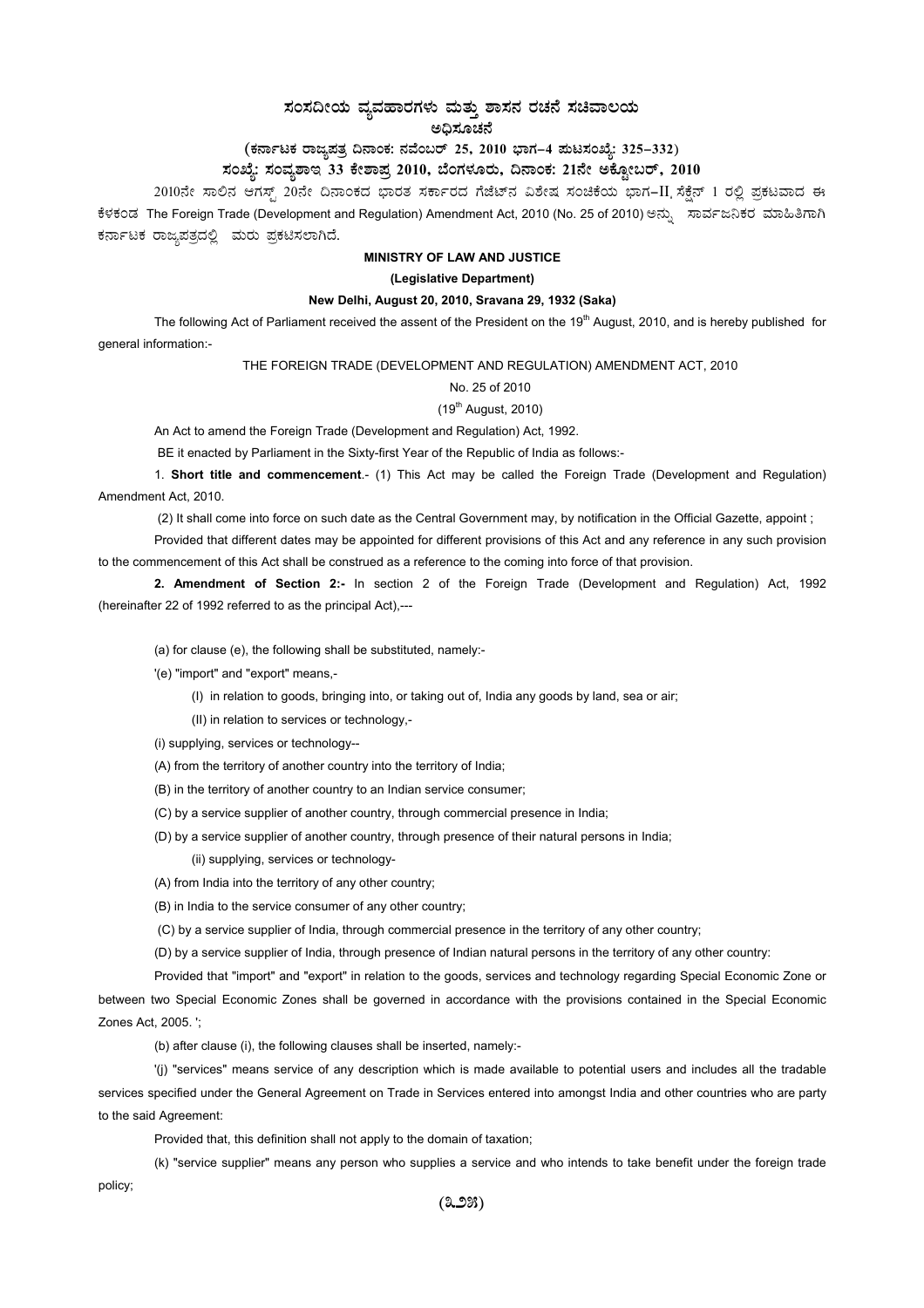(l) "specified goods or services or technology" means the goods or services or technology, the export, import, transfer, retransfer, transit and transshipment of which is prohibited or restricted because of imposition of conditions on the grounds of their being pertinent or relevant to India as a Nuclear Weapon State, or to the national security of India, or to the furtherance of its foreign policy or its international obligations under any bilateral, multilateral or international treaty, conenant, convention or arrangement relating to weapons of mass destruction or their means of delivery to which India is a party or its agreement with a foreign country under the foreign trade policy formulated and notified under section 5 of the Act;

(m) "technology" means any information (including information embodied in software), other than information in the public domain, that is capable of being used in-

(i) the development, production or use of any goods or software;

(ii) the development of, or the carrying out of, an industrial or commercial activity or the provision of service of any kind.

Explanation. - For the purpose of this clause-·

(a) when technology is described wholly or partly by reference to the uses to which it (or the goods to which it relates) may be put, it shall include services which are provided or used, or which are capable of being used in the development, production or use of such technology or goods;

(b) "public domain" shall have the same meaning as assigned to it in clause (i) of section 4 of the Weapons of Mass Destruction and their· Delivery Systems (Prohibition of Unlawful Activities) Act, 2005.'. (21 of 2005)

**3. Amendment of title of Chapter II.-** In the principal Act, in sub-heading below "Chapter II", for the words "EXPORT AND IMPORT POLICY", the words "FOREIGN TRADE POLICY" shall be substituted.

**4. Amendment of section 3 .-** In section 3 of the principal Act,-

(a) in sub-section (2),-

(i) for the words "import or export of goods", the words "import or export of goos or services or technology" shall be substituted;

(ii) after sub-section (2), the following proviso shall be inserted, namely:--

"Provided that the provisions of this sub-section shall be applicable, in case of import or export of services or technology, only when the service or technology provider is availing benefits under the foreign trade policy or is dealing with specified services or specified technologies." .

(b) after sub-section (3), the following sub-section shall be inserted, namely:-

"( 4) without prejudice to anything contained in any other law, rule, regulation, notification or order, no permit or licence shall be necessary for import or export of any goods, nor any goods shall be prohibited for import or export except, as may be required under this Act, or rules or orders made thereunder.".

Substitution of new section for section.5.-

#### **5. For section 5 of the principal Act, the following section shall be substituted, namely:-**

"5, The Central Government may, from time to time, formulate and announce, by notification in the Official Gazette, the foreign trade policy and may also, in like manner, amend that policy:

Provided that the Central Government may direct that, in respect of the Special Economic Zones, the foreign trade policy shall apply to the goods, services and technology with such exceptions, modifications and adaptations, as may be specified by it by notification in the Official Gazette.".

**6. Amendment of section 6-** In section 6 of the principal Act, in sub-section (2), for the words "export and import policy", the words "foreign trade policy" shall be substituted,

**7. Amendment of section 7 .-** In section 7 of the principal Act, the following proviso shall be inserted, namely:-

"Provided that in case of import or export of services or technology, the Importe-exporter Code Number shall be necessary only when the service or technology provider is taking benefits under the foreign trade policy or is dealing with specified services or specified technologies.",

**8. Amendment of section 8.-** In section 8 of the principal Act,-

(A) for sub-section (I), the following sub-section shall be substituted, namely:-

"( I) Where--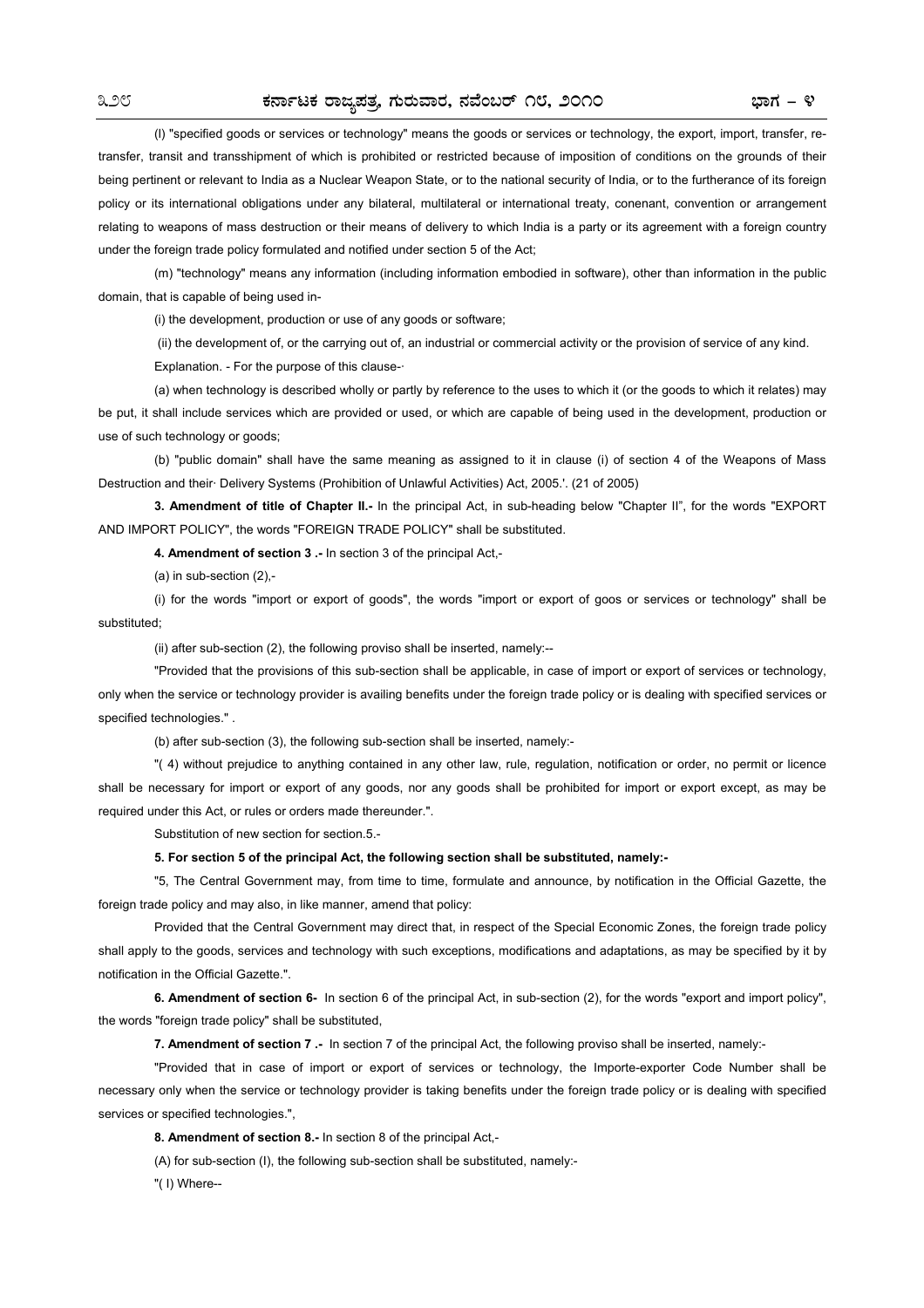(a) any person has contravened any of the provisions of this Act or any rules or orders made thereunder or the foreign trade policy or any other law for the time being in force relating to Central excise or customs or foreign exchange or has committed any other economic offence under any other law for the time being in force as may be specified by the Central Government by notification in the Official Gazette; or

(b) the Director General or any other officer authorised by him has reason to believe that any person has made an export or import in a manner prejudicial to the trade relations of India with any foreign country or to the interests of other persons engaged in imports or exports or has brought disrepute to the credit or the goods of, or services or technology provided from, the country; or

(c) any person who imports or exports specified goods or services or technology, in contravention of any provision of this Act or any rules or orders made thereunder or the foreign trade policy,

the Director General or any other officer authorised by him may call for the record or any other information from that person and may, after giving to that person a notice in writing informing him of the grounds on which it is proposed to suspend or cancel the Importer-exporter Code Number and after giving him a reasonable opportunity of making a. representation in writing within such reasonable time as may be specified in the notice and, if that person so desires, of being heard, suspend for a period, as may be specified in the order, or cancel the Importer-exporter Code Number granted to that person.";

(B) in sub-section (2), for the words "import or export any goods", the words "import or export any goods or services or technology" shall be substituted.

**9.Amendment of section 9.-** In section 9 of the principal Act,-

(a) in sub-sections (1), (3), (4) and (5), for the word "licence", wherever it occurs, the words "licence, certificate, scrip or any instrument bestowing financial or fiscal benefits" shall be substituted;

(b) for sub-section (2), the following sub-section shall be substituted, namely:-

"( 2) The Director General or an officer authorised by him may, on an application and after making such inquiry as he may think fit, grant or renew or refuse to grant or renew a licence to import or export such class or classes of goods· or services or technology as may be prescribed and, grant or renew or refuse to grant or renew a certificate, scrip or any instrument bestowing financial or fiscal benefit, after recording in writing his reasons for such refusal.".

**10. Insertion of new Chapter IIIA :-** After Chapter III of the principal Act, the following Chapter shall be inserted, namely:-

#### CHAPTER-IIIA

### QUANTITATIVE RESTRICTIONS

**9 A. Power of Central Government to impose quantitative restrictions:-** (1) If the Central Government, after conducting such enquiry as it deems fit, is satisfied that any goods are imported into India in such increased quantities and under such conditions as to cause or threaten to cause serious injury to domestic industry, it may, by notification in the Official Gazette, impose such quantitative restrictions on the import of such goods as it may deem fit:

Provided that no such quantitative restrictions shall be imposed on any goods originating from a developing country so long as the share of imports of such goods from that country does not exceed three per cent. or where such goods originate from more than one developing country, then, so long as the aggregate of the imports from all such countries taken together does not exceed nine per cent. of the total imports of such goods into India.

(2) The quantitative restrictions imposed under this section shall, unless revoked earlier, cease to have effect on the expiry of four years from the date of such imposition:

Provided that if the Central Government is of the opinion that the domestic industry has taken measures to adjust to such injury or threat thereof and it is necessary that the quantitative restrictions should continue to be imposed to prevent such injury or threat and to facilitate the adjustments, it may extend the said period beyond four years:

Provided further that in no case the quantitative restrictions shall continue to be imposed beyond a period of ten years from the date on which such restrictions were first imposed.

(3) The Central Government may, by rules provide for the manner in which goods, the import of which shall be subject to quantitative restrictions under this section, may be identified and the manner in which the causes of serious injury or causes of threat of serious injury in relation to such goods may be determined.

(4) For the purposes of this section--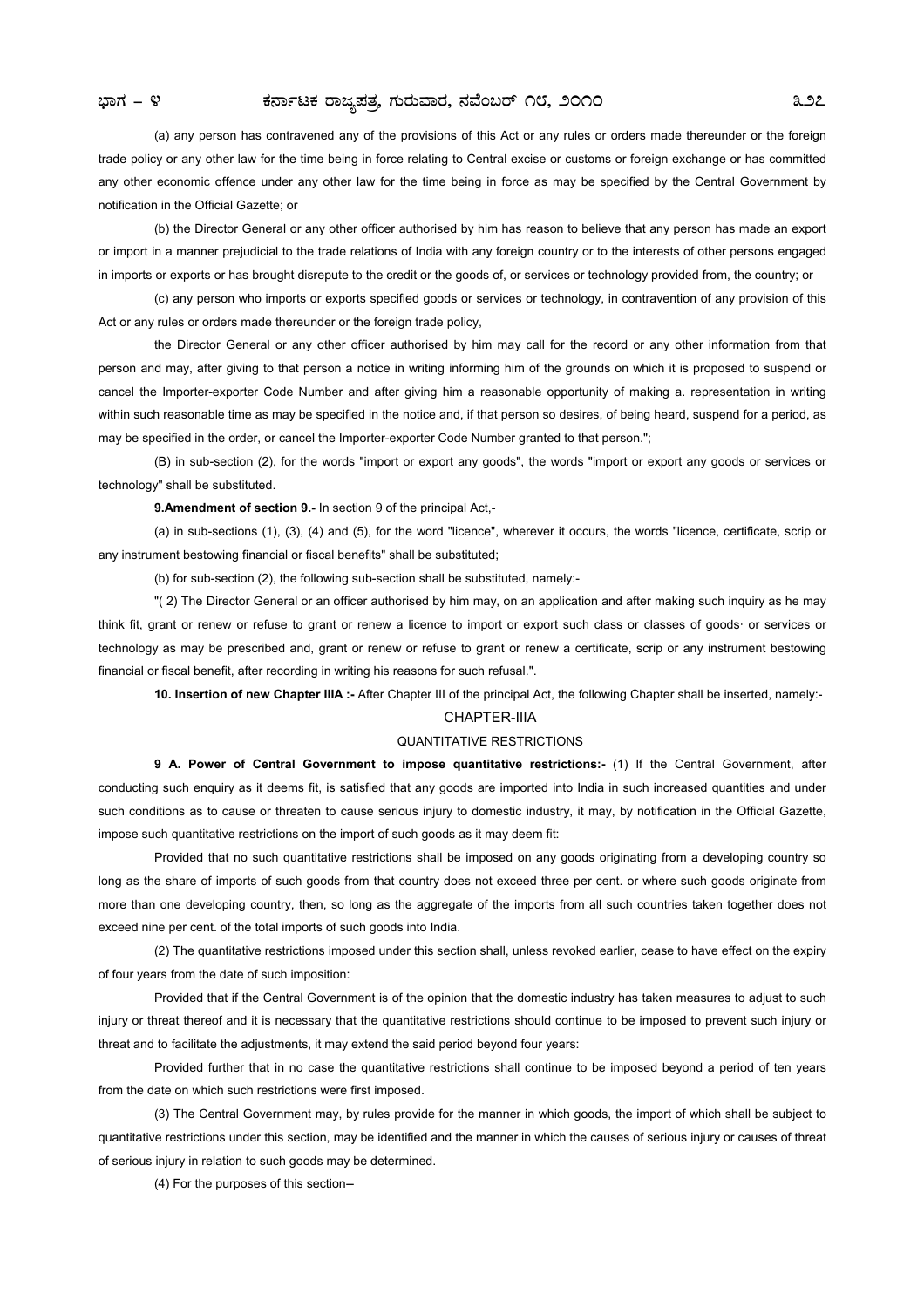(a) "developing country" means a country notified by the Central Government in the Official Gazette, in this regard;

(b) "domestic industry" means the producers of goods (including producers of agricultural goods)-

(i) as a whole of the like goods or directly competitive goods in India; or

(ii) whose collective output of the like goods or directly competitive goods in India constitutes a major share of the total production of the said goods in India;

(c) "serious injury" means an injury causing significant overall impairment in the position of a domestic industry;

(d) "threat of serious injury" means a clear and imminent danger of serious injury.',

**11. Amendment of section 10**:- In section 10 of the principal Act, for sub-section (I), the following sub-section shall be substituted, namely:-

"( I) The Central Government may, by notification in the Official Gazette, authorise any person for the purposes of exercising such powers with respect to,-

(a) entering such premises where the goods are kept, stored or processed, manufactured, traded or supplied or received for the purposes of import or export and searching, inspecting and seizing of such goods, documents, things and conveyances connected with such import and export of goods;

(b) entering such premises from which the services or technology are being provided, supplied, received, consumed or utilised and searching, inspecting and seizing of such goods, documents, things and conveyances connected with such import and export of services and technology,

subject to such requirements and conditions and with the approval of such officer, as may be prescribed:

Provided that the provisions of clause (b) shall be applicable, in case of import of export of services or technology, only when the service or technology provider is availing benefit under the foreign trade policy or is dealing with specified services or specified technologies.

**12. Substitution of new section for section 11:-** For section II of the principal Act, the following section shall be substituted, namely:-

11. Contravention of provisions of this Act, rules, orders and foreign trade policy

(I) No export or import shall be made by any person except in accordance with the provisions of this Act, the rules and orders made thereunder and the foreign trade policy for the time being in force.

(2) Where any person makes or abets or attempts to make any export or import in contravention of any provision of this Act or any rules or orders made thereunder or the foreign trade policy, he shall be liable to a penalty of not less than ten thousand rupees and not more than five times the value of the goods or services or technology in respect of which any contravention is made or attempted to be made, whichever is more.

(3) Where any person signs or uses, or causes to be made, signed or used, any declaration, statement or document submitted to the Director General or any officer authorised by him under this Act, knowing or having reason to believe that such declaration, statement or document is forged or tampered with or false in any material particular, he shall be liable to a penalty of not less than ten thousand rupees or more than five times the value of the goods or services or technology in respect of which such declaration, statement or document had been submitted, whichever is more.

(4) Where any person, on a notice to him by the adjudicating Authority, admits any contravention, the Adjudicating Authority may, in such class or classes or cases and in such manner as may be prescribed, determine, by way of settlement, an amount to be paid by that person.

(5) A penalty imposed under this Act may, if it is not paid by any person, be recovered by anyone or more of the following modes, namely:-

(a) the Director General may deduct or require any officer subordinate to him to deduct the amount payable under this Act from any money owing to such person which may be under the control of such officer; or

(b) the Director General may require any officer of customs to deduct the amount payable under this Act from any money owing to such person which may be under the control of such officer of customs, as if the said amount is payable under the Customs Act, 1962; or (52of 1962)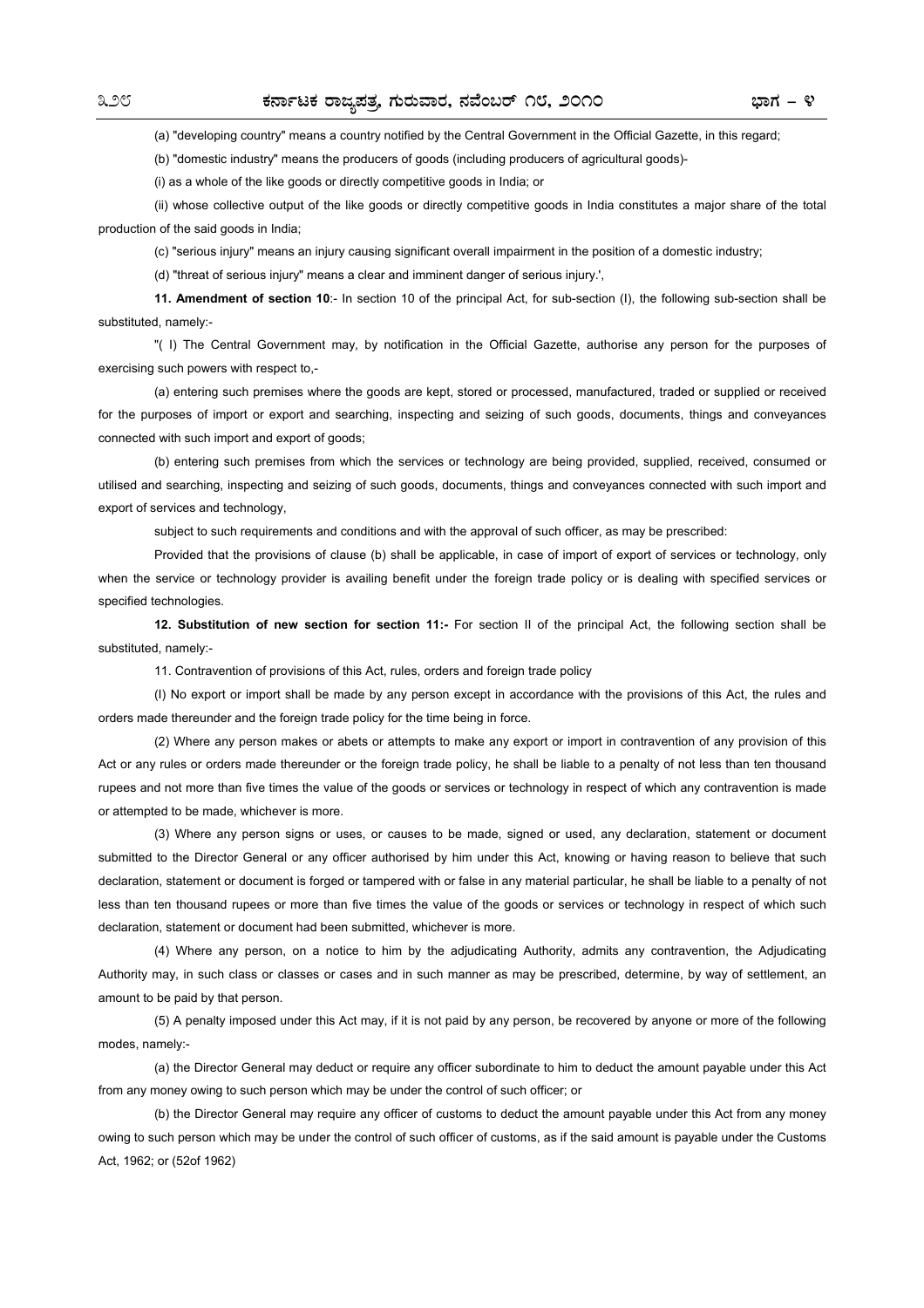(c) the Director General may require the Assistant Commissioner of Customs or Deputy Commissioner of Customs or any other officer of Customs to recover the amount so payable by detaining or selling any goods (including the goods connected with services or technology) belonging to such person which are under the control of the Assistant Commissioner of Customs or Deputy Commissioner or Customs or any other officer of Customs, as if the said amount is payable under the Customs Act, 1962; or (52of 1962)

d) if the amount cannot be recovered from such person in the manner provided in clauses (a), (b) and (c),-

(i) the Director General or any officer authorised by him may prepare a certificate signed by him specifying the amount due from such person and send it to the Collector of the District in which such person owns any property or resides or carries on business and the said Co sector on receipt of such certificate shall proceed to recover from such person the amount specified thereunder as if it were an arrear of land revenue; or (52of 1962)

(ii) the Director General or any officer authorised by him (including an officer of Customs who shall then exercise his powers under the Customs Act, 1962) and in accordance with the rules made in this behalf, detain any movable or immovable property belonging to or under the control of such person, and detain the same until the amount payable is paid, as if the said amount is payable under the Customs Act, 1962; and in case, any part of the said amount payable or of the cost of the distress or keeping of the property, remains unpaid for a period of thirty days next after any such distress, may cause the said property to be sold and with the proceeds of such sale, may satisfy the amount payable and costs including cost of sale remaining unpaid and shall render the surplus, if any to such person.

(6) Where the terms of any bond or other instrument executed under this Act or any rules made thereunder provide that any amount due under such instrument may be recovered in the manner laid down in sub-section (5), the amount may, without prejudice to any other mode of recovery, be recovered in accordance with the provisions of that sub-section.

(7) without prejudice to the provisions contained in this section, the Importer-Exporter Code Number of any person who fails to pay any penalty imposed under this Act, may be suspended by the Adjudicating Authority till the penalty is paid or recovered, as the case may be.

(8) Where any contravention of any provision of this Act or any rules or orders made thereunder or the foreign trade policy has been, is being, or is attempted to be, made, the goods (including the goods connected with services or technology) together with any package, covering or receptacle and any conveyances shall, subject to such conditions and requirements as may be prescribed, be liable to confiscation by the Adjudicating Authority.

(9) The goods (including the goods connected with services or technology) or the conveyance confiscated under subsection (8) maybe released by the Adjudicating Authority, in such manner and subject to such conditions as may be prescribed, on payment by the person concerned of the' redemption charges equivalent to the market value of the goods or conveyance, as the case may be."

**13. Insertion of new sections 11A and 11B :-** After section II of the principal Act, the following sections shall be inserted, namely:-

**Crediting sums realised by way of penalties in Consolidated Fund of India:-** "11A. All sums realised by way of penalties under this Act shall be credited to the Consolidated fund of India.

**Empowering Settlement Commission for regularisation of export obligation default :-** 11B. Settlement of customs duty and interest thereon as ordered by the Settlement Commission as constituted under section 32 of the Central Excise Act, 1944, shall be deemed to be a settlement under this Act."(1of 1944)

**14. Amendment of section 14 :-** In section 14 of the principal Act, for the word "goods" at both the places where it occurs, the words and brackets "goods (including the goods connected with services or technology)" shall be substituted.

**15. Insertion of a new Chapter IVA :-** 15. After Chapter IV of the principal Act, following Chapter shall be inserted, namely:-

### **"CHAPTER IVA**

CONTROLS ON EXPORT OF SPECIFIED GOODS, SERVICES AND TECHNOLOG Y

Controls on export of specified goods, services and technology.

**14A. (1) Controls of export of specified goods, services and technology :-** (I) In regard to controls on export of specified goods, services and technology referred to in this Chapter, the Weapons of Mass Destruction and their Delivery Systems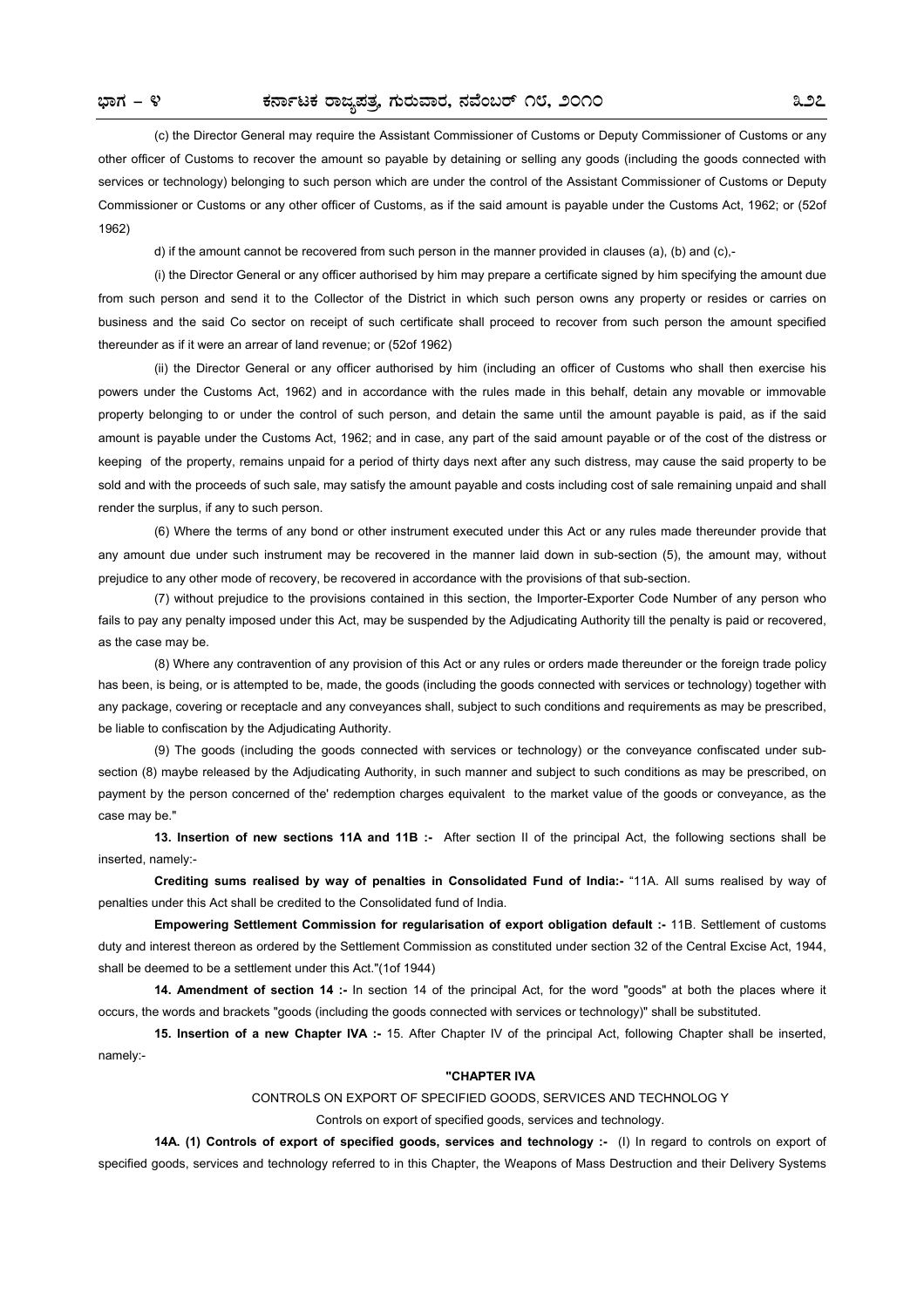(Prohibition of Unlawful Activities) Act, 2005 (21 of 2005) shall apply to exports, transfers, re-transfers, brought in transit, transshipment of, and brokering in specified goods, technology or services.

(2) All terms, expressions or provisions of the Weapons of Mass Destruction and their Delivery Systems (Prohibition of Unlawful Activities) Act, 2005 (21 of 2005) shall apply to the specified goods, services or technology with such exceptions, modifications and adaptations as may be specified by the Central Government by notification in the Official Gazette.

(3) The Central Government may by notification in the Official Gazette, direct that any of the provisions of this Chapter-

(a) shall not apply to any goods, services or technologies, or

(b) shall apply to any goods, services or technologies with such exceptions, modifications and adaptations as may be specified in the notification.

**14B. Transfer controls :-** (I) The Central Government may, by notification in the Official Gazette, make rules in conformity with the provisions of the Weapons of Mass Destruction and their Delivery Systems (Prohibition of Unlawful Activities) Act, 2005 for, or, in (21 of 2005) connection with, the imposition of controls in relation to transfer of specified goods, services or technology.

(2) No goods, services or technology notified under this Chapter shall be exported, transferred, re-transferred, brought in transit or transshipped except in accordance with the provisions of this Act, the Weapons of Mass Destruction and their Delivery Systems (Prohibition of Unlawful Activities) Act, 2005 or any other 21 of 2005. relevant Act.

**14C. Catch-all controls :-** No person shall export any material, equipment or technology knowing that such material, equipment or technology is intended to be used in the design or manufacture of a biological weapon, chemical weapon, nuclear weapon or other nuclear explosive device, or in their missile delivery systems.

**14D. Suspension or cancellation of a licence :-** The Director General or an officer authorised by him may, by order, suspend or cancel a licence to import of export or specified goods or services or technology without giving the holder of the licence a reasonable opportunity of being heard but such person shall be given a reasonable opportunity of being heard within six months of such order and thereupon the Director General or the officer so authorised may, if necessary, by order in writing, confirm, modify or revoke such order.

**14E. Offences and penalties :-** (1) In case of a contravention relating to specified goods, services or technologies, the penalty shall be in accordance with the provisions of the Weapons of Mass Destruction and their Delivery Systems (Prohibition of Unlawful Activities) Act, 2005 (21 of 2005).

(2) Where any person contravenes or attempts to contravene or abets, any of the provision(s) of this Chapter in relation to import or export of any specified goods or services or technology, he shall, without prejudice to any penalty which may be imposed on him, be punishable with imprisonment for a term stipulated in the Weapons of Mass Destruction and their Delivery Systems (Prohibition of Unlawful Activities) Act, 2005 (21 of 2005).

(3) No court shall take cognizance of any offence punishable under this Chapter without the previous sanction of the Central Government or any officer authorised in this behalf by the Central Government by generator special order."

**16. Amendment of title of Chapter V :-** In the principal Act, in sub-heading below "CHAPTER V", for the word "REVISION", the word "REVIEW" shall be substituted.

**17.Amendment of section15 :-** In section 15 of the principal Act, in sub-section (2), in the proviso, for the word "goods", the words and brackets «the goods (including the goods connected with services or technology)" shall be substituted.

**18. Substitution new section for section 16:-**For section 16 of the principal Act, the following shall be substituted, namely:-

**Review 16.** "The Central Government, in the case of any decision or order made by the Director General, or the Director General in the case of any decision or order made by any officer subordinate to him, may on its or his own motion or otherwise, call for and examine the records of any proceeding, for the purpose of satisfying itself or himself, as the case may be, as to the correctness, legality or propriety of such decision or order and make such orders thereon as may be deemed fit:

Provided that no decision or order shall be varied under this section so as to prejudicially affect any person unless such person-

(a) has, within a period of two years from the date of such decision or order, received a notice to show cause why such decision or order shall not be varied; and

(b) has been given a reasonable opportunity of making representation and, if he so desires, of being heard in his defence.".